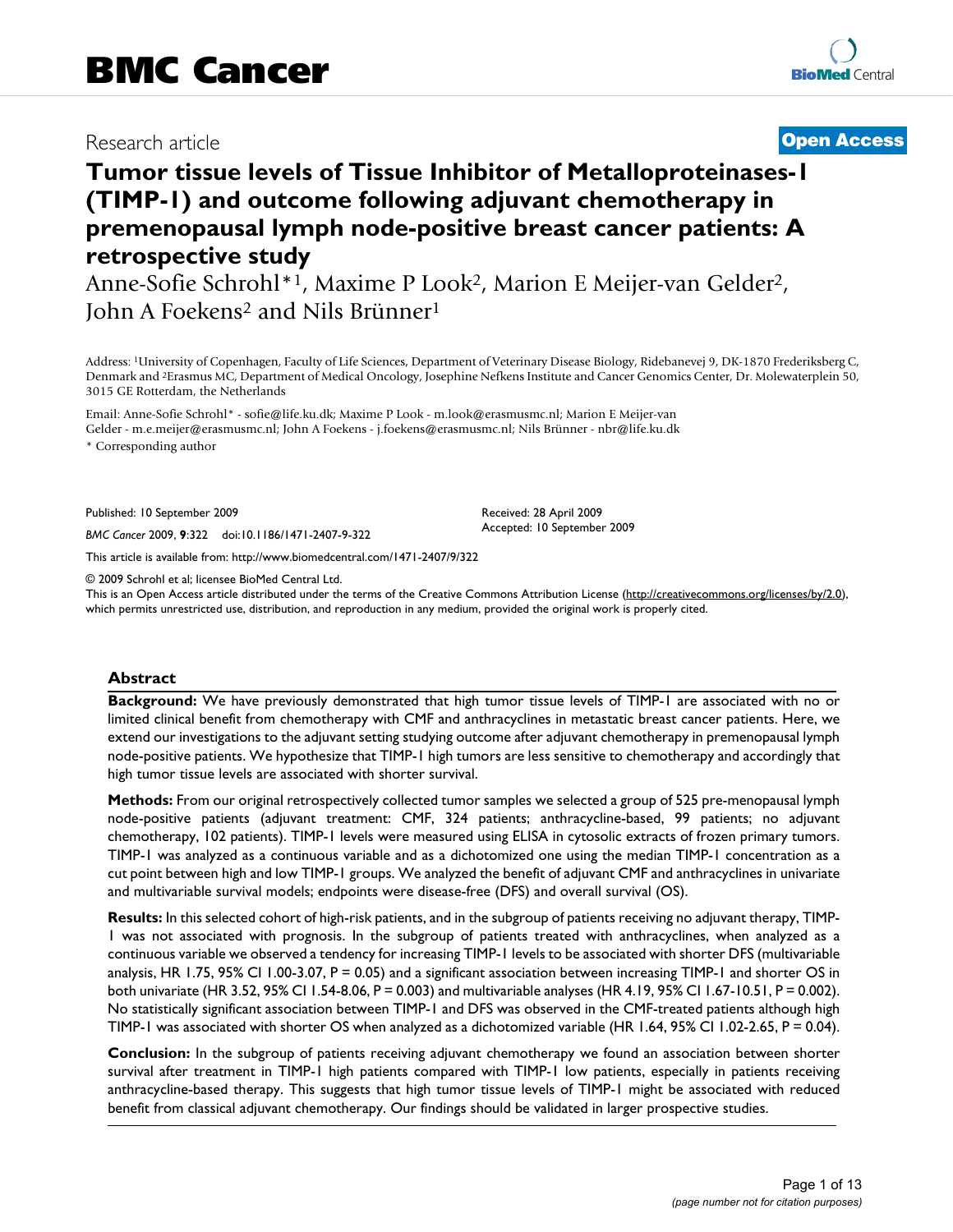# **Background**

Many patients are offered adjuvant chemotherapy after surgery for primary breast cancer. Several options exist (reviewed in [1]) but currently, adjuvant chemotherapy only reduces breast cancer mortality by up to 50% [2] and hence further improvement is needed. Moreover, chemotherapy is most often associated with substantial side effects. In theory, by attacking the tumor cells effectively at an early stage unnecessary growth and potential selection of resistant clones is avoided and a better response to adjuvant treatment is to be expected. Choosing the most effective adjuvant chemotherapy regimen up front should thus lead to a further reduction in disease recurrences and, accordingly, to increased survival of the patients. In addition, avoiding ineffective treatments would reduce unneeded toxicity and burden for the patients and the substantial costs associated with administration of adjuvant chemotherapy.

Prescription of chemotherapy with no benefit to the patient could be limited through identification and use of predictive markers. Predictive markers serve as a tool for tailoring therapy for individual patients, however, the number of approved markers in primary breast cancer is limited [3]. Thus, additional markers are needed to improve planning of a more personalized adjuvant treatment.

TIMP-1 is a naturally occurring inhibitor belonging to the matrix metalloproteinase (MMP) system, and besides its MMP-inhibitory functions TIMP-1 also appears to independently influence cell growth and apoptosis (for reviews, see [4,5]). In metastatic breast cancer patients, we reported that a high level of TIMP-1 in the primary tumor tissue is associated with decreased objective response to chemotherapy [6], and a report showing a similar association in the adjuvant setting was recently presented [7]. In addition, it appears that TIMP-1 may be combined with *TOP2A* for prediction of response to anthracycline-based chemotherapy [8]. Similarly, high levels of plasma and serum TIMP-1 are associated with a decreased response to endocrine therapy in metastatic breast cancer patients [9,10]. Besides the predictive information, which can apparently be gained from TIMP-1, several publications demonstrate that high levels of TIMP-1 protein in breast cancer tissue [11-14], plasma and serum [12,15-17] are associated with a poor prognosis. Based on these previous studies, it may be concluded that TIMP-1 appears to carry predictive as well as prognostic information; it has not been clarified, though, whether TIMP-1 carries mainly prognostic or predictive information and whether this information may be restricted to certain patient subgroups.

To further study the possible use of TIMP-1 as a biomarker in breast cancer patients, the present study investigates the association between levels of TIMP-1 in cytosolic tumor tissue extracts and outcome following adjuvant chemotherapy with cyclophosphamide-methotrexate-5-fluorouracil (CMF) or an anthracycline-containing regimen (cyclophosphamide and 5-fluorouracil with adriamycin/ epirubicin (CAF/CEF); or single-agent adriamycin (A)), or following no adjuvant treatment. We hypothesized that high levels of TIMP-1 are associated with decreased benefit from adjuvant chemotherapy and we investigated this hypothesis in a cohort of 525 premenopausal lymph node-positive breast cancer patients, who constitute a subgroup of a large cohort previously described in several studies [14,18,19]. First, we evaluated the association with prognosis in all patients included. The included subgroup of patients receiving no adjuvant therapy allowed for evaluation of association between TIMP-1 and outcome without any influence from adjuvant therapy; by definition, this is evaluation of prognosis. Secondly, in patients treated with adjuvant chemotherapy we analyzed the predictive impact of TIMP-1. The endpoints evaluated in the present study are DFS and OS. In particular, for the analyses of predictive impact of TIMP-1, DFS is considered the most informative as this endpoint is not influenced by subsequent systemic therapy. The Reporting Recommendations for Tumor Marker Prognostic Studies (REMARK [20]) were adhered to where ever applicable.

# **Methods**

# *Patients and study design*

Tumor tissue extracts included in the present study were collected between 1979 and 1994. Our protocol for studying molecular markers associated with disease progression was approved by the institutional Medical Ethics Committee of the Erasmus MC Rotterdam (MEC no. 02.953). The present study, in which coded tissues were used, was performed in accordance with the Code of Conduct of the Federation of Medical Scientific Societies in the Netherlands [21].

Patients were selected for the present study from a cohort of 2984 breast cancer patients [14] for which the original inclusion/exclusion criteria are described in [18]. Here, only patients who had lymph node-positive breast cancer and who were premenopausal at the time of diagnosis were included. This is due to the fact that very few postmenopausal and no lymph node-negative patients received adjuvant chemotherapy at the time when these samples were collected. Furthermore, only patients who received adjuvant chemotherapy with CMF, CEF, CAF or single-agent A, or who received no adjuvant chemo- or endocrine therapy were included. Treatment decisions were based on standard rules at the time. Finally, patients were included in the present study based on the availabil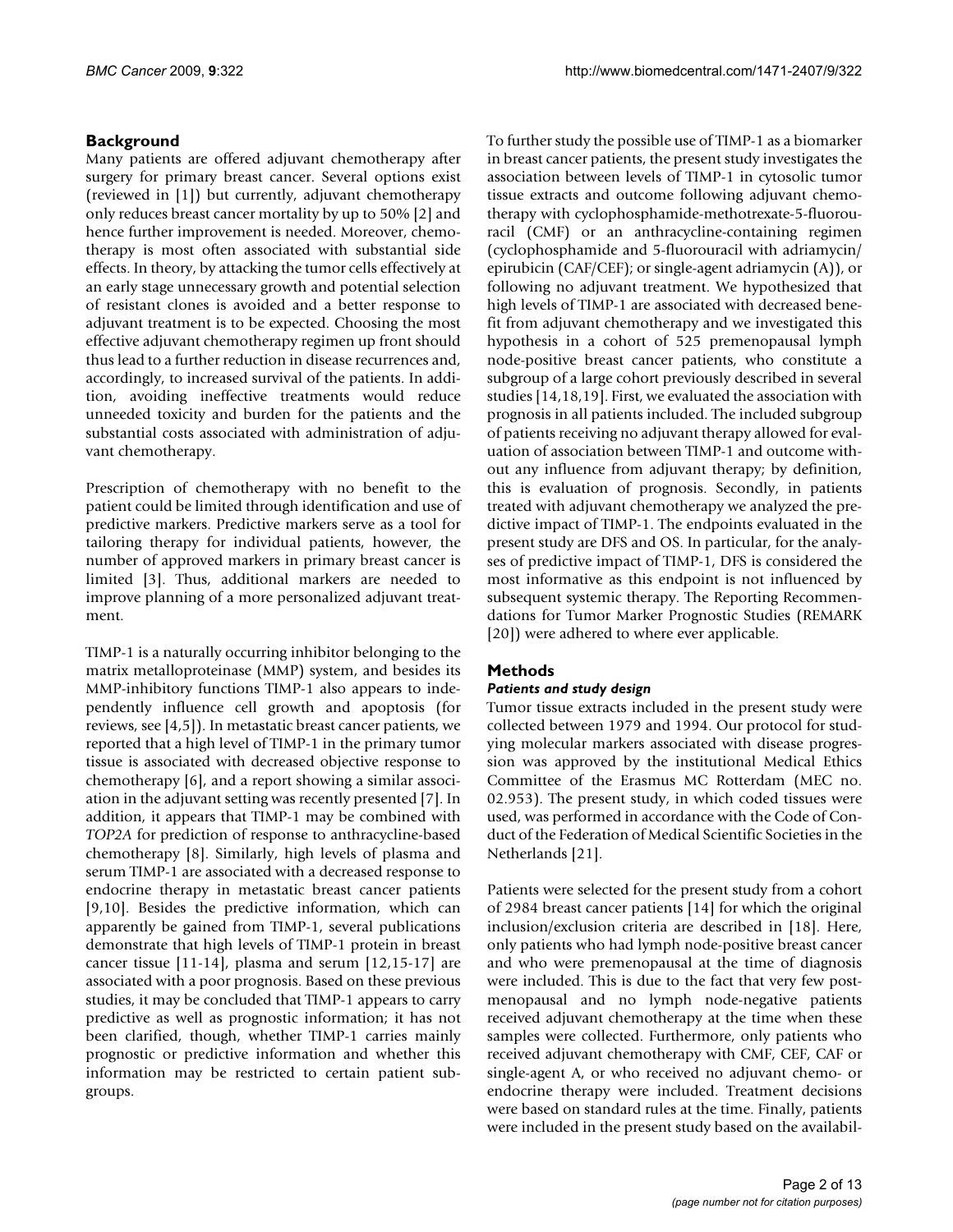ity of information about TIMP-1 concentration in the primary tissue, originally measured in stored cytosolic extracts after estrogen and progesterone receptor (ER/PgR) determination and used for a previous study [14].

A total of 525 patients fulfilled the inclusion criteria; 164 of these were  $\leq 40$  years, and 361 were 41-55 years. Among included patients, 292 patients had 1-3 positive lymph nodes and 233 had more than 3 tumor-positive axillary lymph nodes. In 175 patients, tumors were  $\leq 2$  cm (pT<sub>1</sub>), 270 patients had tumors larger than 2 cm and  $\leq$  5 cm ( $pT_2$ ), and 80 patients had tumors larger than 5 cm or skin or chest wall involvement ( $pT_{3+4}$ ). Differentiation grade was well or moderate in 103 tumors, poor in 291 tumors and unknown in 131 tumors. ER/PgR positive tumors were present in 432 patients. All patients had surgical removal of their tumor (313 mastectomies, 212 lumpectomies) and 391 patients received adjuvant radiotherapy (RT; of the chest wall and/or local or regional lymph nodes). A total of 423 patients received adjuvant chemotherapy; 324 had CMF, 99 had an anthracyclinecontaining regimen, and 102 patients had no adjuvant systemic therapy. The characteristics of the total patient group as well as subgroups according to adjuvant treatment are summarized in Table 1. In the table, and in the following parts, the term "Untreated patients" refers to patients who received no adjuvant therapy; however, it should be emphasized that these patients were treated with surgery and some also with adjuvant radiotherapy.

Follow-up consisted of routine examinations every 3-6 months during the first 5 years and once a year thereafter.

| Characteristic                | <b>All patients</b><br>N(%) | N(%)            | <b>CMF-treated patients Anthracycline-treated</b><br>patients<br>N(%) | Untreated patients PI<br>N(%) |                      |
|-------------------------------|-----------------------------|-----------------|-----------------------------------------------------------------------|-------------------------------|----------------------|
| Age                           |                             |                 |                                                                       |                               |                      |
| $\leq 40$ years               | 164(31)                     | 110(34)         | 28 (28)                                                               | 26(25)                        | 0.21 <sup>2</sup>    |
| 41-55 years                   | 361(69)                     | 214(66)         | 71(72)                                                                | 76 (75)                       |                      |
| <b>Involved lymph nodes</b>   |                             |                 |                                                                       |                               |                      |
| $1-3$                         | 292 (56)                    | 217(67)         | 47(47)                                                                | 28(27)                        | < 0.001 <sup>2</sup> |
| >3                            | 233(44)                     | 107(33)         | 52 (53)                                                               | 74 (73)                       |                      |
| Steroid hormone rec. status   |                             |                 |                                                                       |                               |                      |
| Positive                      | 432 (82)                    | 269(83)         | 76 (77)                                                               | 87 (85)                       | 0.24 <sup>2</sup>    |
| Negative                      | 93 (18)                     | 55 (17)         | 23(23)                                                                | 15(15)                        |                      |
| <b>Tumor size</b>             |                             |                 |                                                                       |                               |                      |
| рT <sub>I</sub>               | 175(33)                     | 131(40)         | 21(21)                                                                | 23(23)                        | < 0.001 <sup>2</sup> |
| $pT_2$                        | 270(51)                     | 147(45)         | 58 (59)                                                               | 65 (64)                       |                      |
| $pT_{3+4}$                    | 80(15)                      | 46 (14)         | 20(20)                                                                | 14(14)                        |                      |
| Grade                         |                             |                 |                                                                       |                               |                      |
| Well/moderate                 | 103(20)                     | 65 (20)         | 21(21)                                                                | 17(17)                        | 0.332                |
| Poor                          | 291 (55)                    | 174(54)         | 61(62)                                                                | 56 (55)                       |                      |
| Unknown                       | 131(25)                     | 85 (26)         | 17(17)                                                                | 29 (28)                       |                      |
| <b>Primary treatment</b>      |                             |                 |                                                                       |                               |                      |
| Lumpectomy                    | 212(40)                     | 169(52)         | 4(4)                                                                  | 39 (38)                       | < 0.001 <sup>2</sup> |
| Mastectomy                    | 313(60)                     | 155(48)         | 95 (96)                                                               | 63(62)                        |                      |
| Events <sup>3</sup>           |                             |                 |                                                                       |                               |                      |
| Recurrences (disease failure) | 268                         | 140             | 58                                                                    | 70                            |                      |
| Deaths                        | 149                         | 75              | 32                                                                    | 42                            |                      |
| TIMP-1 (median, range)        | $12.5(0-113)$               | $12.0(0 - 106)$ | $13.5(0-51.2)$                                                        | $13.8(0 - 113)$               | 0.20 <sup>4</sup>    |

All patients,  $N = 525$ ; CMF-treated patients,  $N = 324$ ; anthracycline-treated,  $N = 99$ ; untreated patients,  $N = 102$ .

1Testing the hypothesis that subgroups (CMF- or anthracycline treated and untreated) are similar

2Pearson X2 test

<sup>3</sup>Events when censored at 60 months

4Kruskal-Wallis equality-of-populations rank test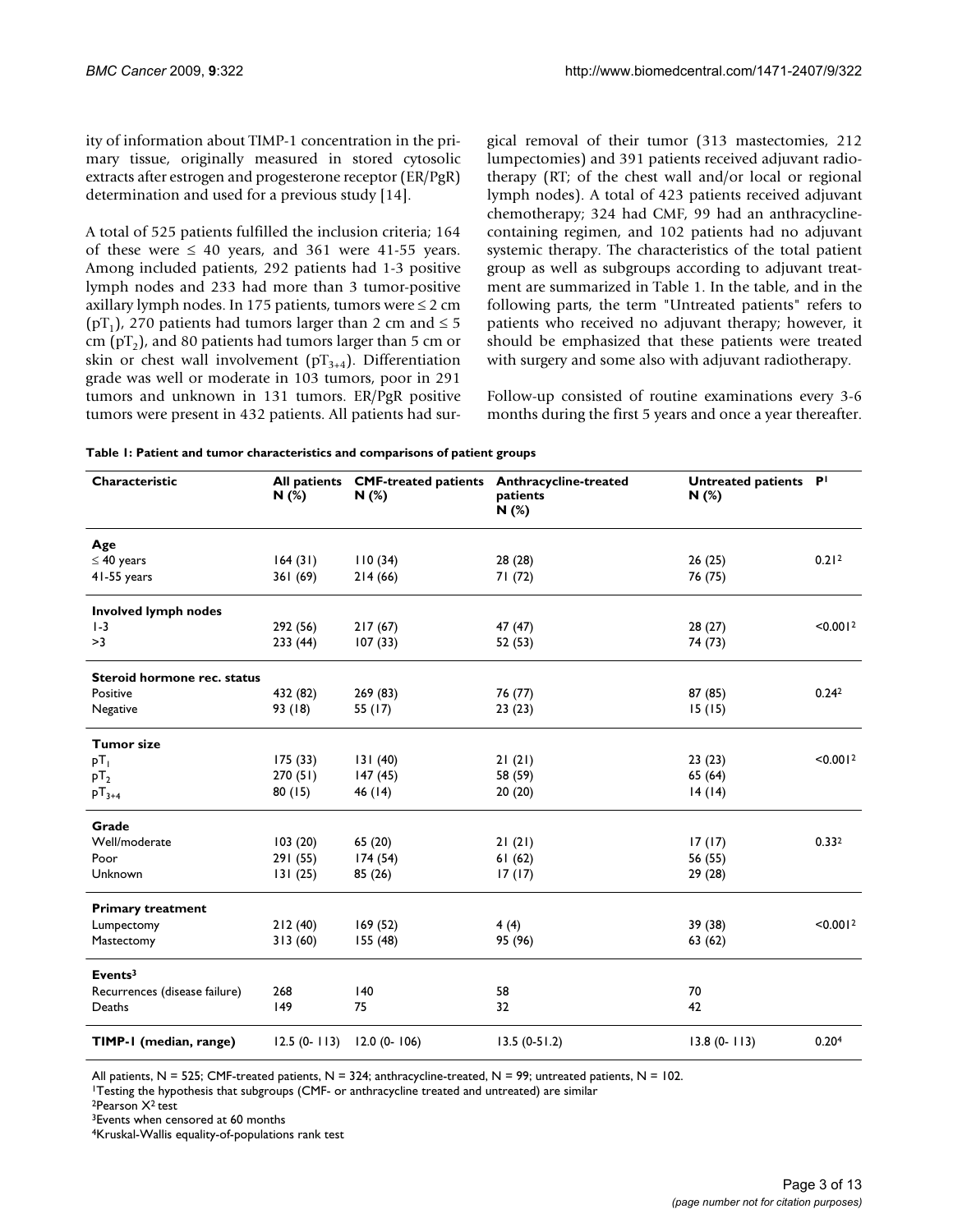The median survival time of patients alive was 99 (range, 9-255) months (CMF-treated patients, 103 (range, 12- 248) months; anthracycline-treated patients, 90 (range, 9- 213) months; untreated patients, 93 (range, 15-255) months).

Median survival of patients alive represents median observation time.

# *Assays and tumor specimens*

TIMP-1 concentrations were originally determined for use in a large study of the association between TIMP-1 and prognosis, and this study also included validation of the assay with the present extraction buffer [14].

In brief, tumor tissue specimens were prepared following instructions from the European Organisation for Research and Treatment of Cancer (EORTC) regarding extraction of tumor tissue for determination of cytosolic ER and PgR [22]. Levels of TIMP-1 in the cytosols were measured using an established, validated in-house enzyme-linked immunosorbent assay (ELISA) [23]. Concentrations of total protein were measured using the Coomassie Brilliant Blue Method (Bio-Rad Laboratories, Hercules, CA). ER and PgR levels were assessed previously by ligand-binding assay or enzyme immunoassay as described in [24] and the cut point used for classification as ER/PgR positive or negative was 10 fmol/mg of protein.

# *Data analysis and statistics*

Differences in TIMP-1 levels were assessed with the Mann-Whitney U test or the Kruskal-Wallis equality-of-populations rank test when appropriate. In these tests, patient and tumor characteristics were used as grouping variables. Associations between continuous variables were tested with the Spearman rank correlation  $(r_s)$ . Differences between treatment groups were tested with the Pearson X2 test. Cox proportional hazard models were applied to compute the hazard ratio (HR). Disease-free survival (DFS) and overall survival (OS) were used as endpoints. For DFS any relapse or secondary breast cancer was counted as failure; non-failing patients were censored at last date of contact. For OS, death of any cause was counted as a failure. Surviving patients were censored at last day of follow-up.

The protocols for adjuvant treatment (RT on the axilla and/or systemic therapy), depending on the number of tumor-positive lymph nodes (1-3, >3), were changed during the study period. To accommodate these changes we used a combination of nodal status  $(1-3, >3)$  and RT on the axilla (no, yes) to stratify all analyses.

Proportional hazards assumptions were tested based on Schoenfeld residuals. As to be expected, the proportional

hazards assumption was violated for hormone receptor status and accordingly, all analyses were stratified for hormone receptor status (negative, positive). Hence, none of the variables used for stratification (nodal status, RT, hormone receptor status) were included in the multivariable analyses. Age, tumor size, and malignancy grade defined the base model to correct for classical prognostic factors. In multivariable analyses TIMP-1 was added to this model. In none of these analyses the proportional hazards assumption was violated.

To reduce skewness of the distribution of TIMP-1 levels, these were log-transformed. No interactions were observed between TIMP-1 and the classical prognostic factors or adjuvant therapy in the analysis for DFS. The interaction analysis investigates whether the contribution to the survival model of the one variable is dependent upon the values of the other; the estimates for the survival model will be different for the subgroups if there is an interaction [25].

TIMP-1 levels were dichotomized by the overall median (12.5 ng/mg of total protein). Dichotomized levels were used for the survival curves using the method of Kaplan and Meier.

In this dataset, three groups relating to systemic adjuvant treatment were available: patients treated with CMF, patients treated with anthracyclines, and patients who received no adjuvant chemotherapy. In the analyses of all patients we used the group receiving no adjuvant chemotherapy as the reference group. For both endpoints (DFS, OS), the hypothesis that these untreated patients are not different, regardless of tumor tissue TIMP-1 levels (low, high), was maintained.

For all analyses, the survival times were censored at 60 months because the numbers of patients at risk in some treatment groups were low at 5 years; the numbers of patients at risk in the treatment subgroups appear from the figures (Figure 1, 2 and 3).

Computations were performed with the STATA statistical package, version 10.1 (STATA Corp., College Station, TX). All P-values are two-sided and P < 0.05 was considered statistically significant.

#### **Results**

#### *Characterization and comparison of patient subgroups*

Patients were subdivided according to adjuvant chemotherapy regimen received (CMF, 324 patients; anthracycline-containing, 99 patients; no adjuvant chemotherapy, 102 patients). Table 1 summarizes the characteristics of the 3 subgroups together with the characteristics of the total patient group.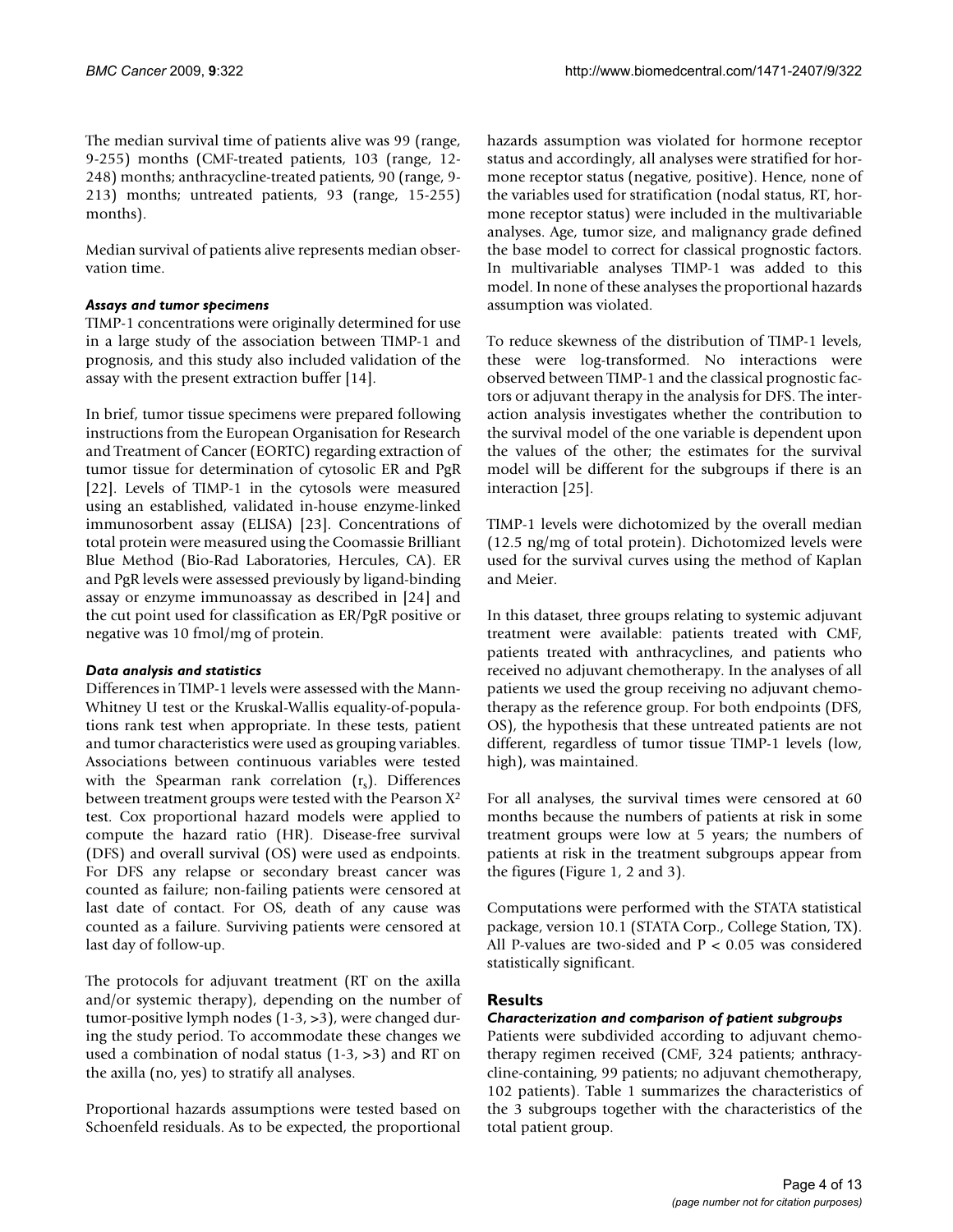

#### Kaplan-Meier plot showing the DFS (A) and OS **Figure 1** (B) of untreated TIMP-1 low and high patients

**Kaplan-Meier plot showing the DFS (A) and OS (B) of untreated TIMP-1 low and high patients**. The median TIMP-1 concentration of the total patient group (12.5 ng/mg of total protein) was used as cut point (TIMP-1 low patients  $N =$ 57, TIMP-1 high patients N = 45). Cox univariate regression analysis; DFS: HR 0.93, 95% CI 0.58-1.49, P = 0.76; OS: HR 0.72, 95% CI 0.39-1.33, P = 0.30.

The three subgroups differed significantly with respect to the number of tumor-positive lymph nodes, tumor size, and primary treatment (Pearson X2 test, P < 0.001, Table 1). Thus, patients who received CMF more often had only 1-3 involved lymph nodes and also had smaller tumors  $(pT_1)$  when compared with untreated patients and with patients who received anthracycline-based chemotherapy. Looking at primary treatments, more patients had a lumpectomy among CMF-treated and patients receiving no adjuvant chemotherapy than among anthracyclinetreated patients. In addition to this, fewer anthracyclinetreated patients received adjuvant RT. The differences in number of involved lymph nodes and adjuvant RT were partly accounted for in the stratification.

#### *TIMP-1 levels and association of TIMP-1 with clinicopathological variables*

The median TIMP-1 concentration in the tissue extracts was 12.5 ng/mg of total protein (range, 0-113 ng/mg protein). Median tumor tissue TIMP-1 levels in subgroups



#### **Figure 2** Kaplan-Meier plot showing the DFS (A) and OS (B) of Time-1 low and high antique-treated patients and high antique-treated patients and high antique-treated patients and high antique-treated patients and high ant

**Kaplan-Meier plot showing the DFS (A) and OS (B) of TIMP-1 low and high anthracycline-treated patients**. The median TIMP-1 concentration of the total patient group (12.5 ng/mg of total protein) was used as cut point (TIMP-1 low patients N = 46, TIMP-1 high patients N = 53). Cox univariate regression analysis; DFS: HR 1.52, 95% Cl 0.88-2.63, P = 0.13; OS: HR 2.53, 95% CI 1.19-5.39, P = 0.02.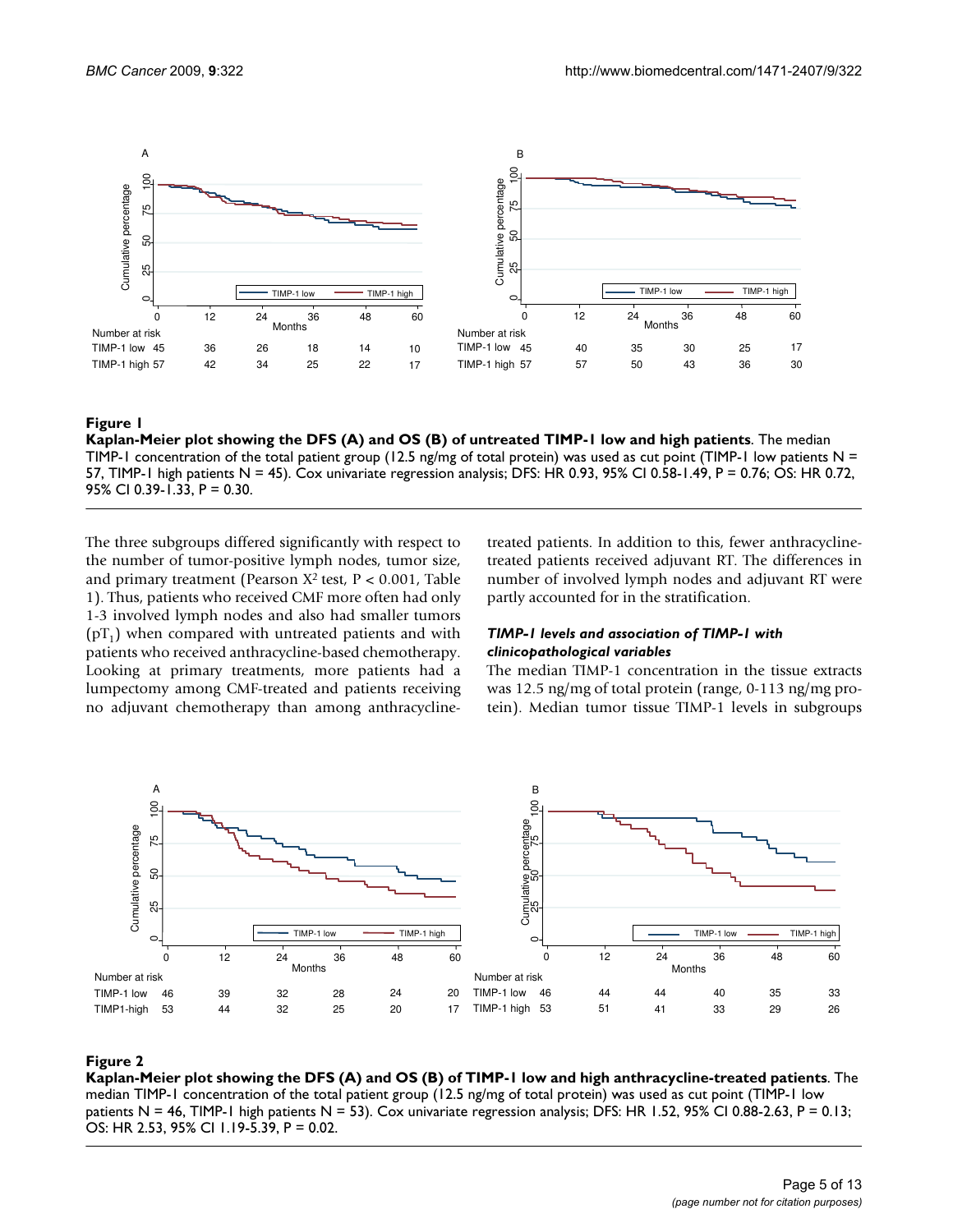

#### Kaplan-Meier plot showing the DFS (A) and OS (B) of TIMP-1 low and high CMF-treated patients **Figure 3**

**Kaplan-Meier plot showing the DFS (A) and OS (B) of TIMP-1 low and high CMF-treated patients**. The median TIMP-1 concentration of the total patient group (12.5 ng/mg of total protein) was used as cut point (TIMP-1 low patients  $N =$ 172, TIMP-1 high patients N = 152). Cox univariate regression analysis; DFS: HR 1.15, 95% CI 0.82-0.1.61, P = 0.42; OS: HR,  $1.44$  (0.91-2.29), P = 0.12.

according to adjuvant treatment were as follows: In CMFtreated patients 12.0 ng/mg of total protein (range, 0-106 ng/mg); in patients who received an anthracycline-containing regimen 13.5 ng/mg protein (range, 0-51.2 ng/ mg); and in patients who received no adjuvant chemotherapy 13.8 ng/mg protein (range, 0-113 ng/mg). These levels were not significantly different (Kruskal-Wallis equality-of-populations rank test,  $P = 0.20$ , Table 1).

Analyzing the total group of patients, TIMP-1 was significantly associated with age as younger patients had significantly lower levels of TIMP-1 in their tumors (Spearman rank correlation analysis,  $r_s = 0.10$ ,  $P = 0.02$ ). No significant association was found between TIMP-1 and number of tumor-positive lymph nodes, steroid hormone receptor status, tumor size, grade, adjuvant RT, or type of surgery.

When subgroups according to adjuvant treatment were analyzed separately we found no significant associations between TIMP-1 and age, number of tumor-positive lymph nodes, tumor size, grade, adjuvant RT, or type of surgery in any of the subgroups. In the subgroup of CMFtreated patients, however, we found an association between TIMP-1 and hormone receptor status with higher tumor tissue TIMP-1 levels in patients with hormone receptor negative tumors (Mann-Whitney test,  $P = 0.04$ ).

### *TIMP-1 and prognosis*

The prognostic impact of TIMP-1 was analyzed in the total patient group and in further detail in the group of patients who received no adjuvant chemotherapy. In these analyses, TIMP-1 was analyzed both as a continuous log-transformed variable and as a dichotomized variable with patients divided into two groups of high and low tumor tissue TIMP-1 levels, respectively, by the median TIMP-1 concentration of the total patient group (12.5 ng/mg protein). As described in the Statistics part, all analyses were censored at 60 months and stratified for the number of involved lymph nodes, RT of the axilla, and hormone receptor status.

In Cox univariate regression analysis including all 525 patients, increasing tumor tissue TIMP-1 concentrations were not significantly associated with DFS or OS neither when analyzed as a continuous log-transformed variable (DFS: HR 1.15, 95% CI 0.93-1.42, P = 0.20; OS: HR 1.17, 95% CI 0.88-1.57,  $P = 0.28$ ) nor as a dichotomized variable (DFS: HR 1.13, 95% CI 0.88-1.43, P = 0.34; OS: HR 1.24, 95% CI 0.89-1.71,  $P = 0.20$ ).

We then analyzed the subgroup of patients receiving no adjuvant chemotherapy separately as the outcome of this group is uninfluenced by systemic treatment. In both univariate and multivariable survival analyses of this subgroup we found no association between TIMP-1 and outcome (DFS, OS) neither when including TIMP-1 as a continuous variable nor as a dichotomized variable (Table 2). The DFS and OS of TIMP-1 high and low untreated patients are illustrated in Figure 1A and 1B, respectively, which show that the curves describing the two groups are super imposable.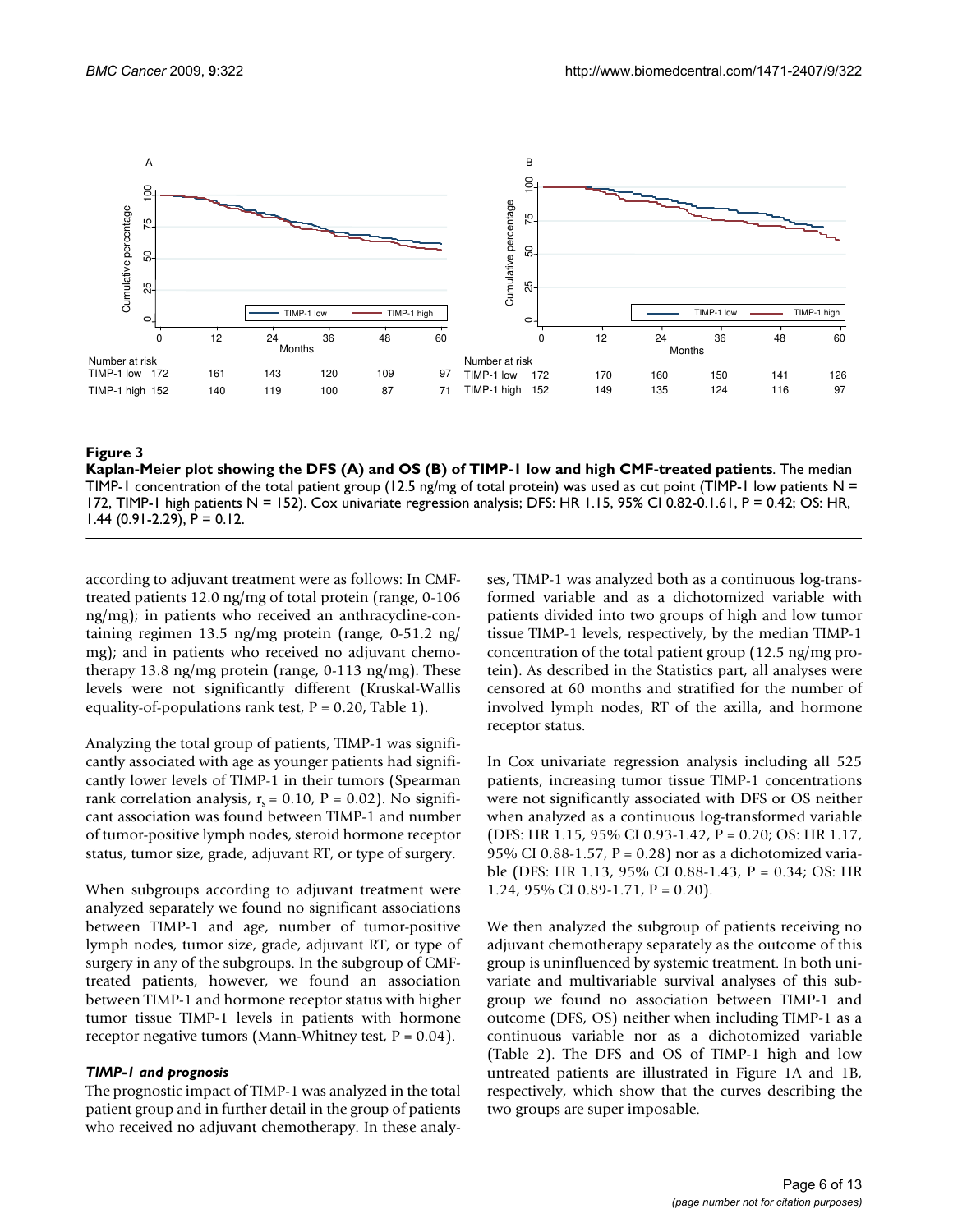There were no significant differences among untreated TIMP-1 high and low patients with respect to clinicopathological parameters (type of surgery, age, number of tumor-positive lymph nodes, tumor size, hormone receptor status, tumor grade, RT; data not shown).

#### *TIMP-1 and prediction*

To address the question of a possible predictive impact of TIMP-1 we analyzed the outcome (DFS, OS) of patients who had received adjuvant systemic therapy. We used two different approaches to address this question; both approaches were considered justified since there appears to be no, or a modest, association between TIMP-1 and prognosis in the patients studied here. Consequently, the reported differences are not due to a combined prognostic and predictive impact of TIMP-1 but rather a predominantly predictive one. In our first analysis, we evaluated the benefit from treatment in TIMP-1 high and low patients by comparing with the outcome of patients who did not receive systemic adjuvant therapy, and secondly we compared the outcome of TIMP-1 high- and low patients within treatment subgroups.

# *Comparison with patients who did not receive adjuvant chemotherapy*

First, we compared DFS of patients treated with adjuvant anthracycline-containing chemotherapy or adjuvant CMF with DFS of untreated patients. For this purpose, a variable combining TIMP-1 status and adjuvant chemotherapy was created: Patients who received adjuvant chemotherapy were divided into TIMP-1 high and low groups, again applying the median TIMP-1 concentration of the total patient group as a cut point. Patients who did not receive systemic adjuvant therapy were included as one group (high and low TIMP-1) for reference purposes.

First, we performed Cox univariate regression analysis using the untreated patients as a reference. Among anthracycline-treated patients neither TIMP-1 low nor TIMP-1 high patients had a significantly improved survival when using the untreated patients as a reference group (TIMP-1 low patients: HR 0.74, 95% CI 0.45-1.24, P = 0.26; TIMP-1 high patients: HR 1.03, 95% CI 0.63-1.67, P = 0.92). When comparing the TIMP-1 low and high CMF-treated groups with the untreated patients group, we found that both TIMP-1 low and high groups had a significantly better DFS than untreated patients (TIMP-1 low patients: HR 0.51, 95% CI 0.36-0.73, P < 0.001; TIMP-1 high patients: HR 0.58, 95% CI 0.41-0.81, P = 0.002).

We also analyzed the benefit from adjuvant treatment, when compared with untreated patients, in a multivariable model. As mentioned our base model included age, tumor size, malignancy grade, and adjuvant chemother-

**Table 2: Univariate and Multivariable survival analyses of the subgroup of untreated patients, N = 102\***

| <b>Univariate</b>    |                                                                             | <b>DFS</b>                       |      | <b>OS</b>                |      |
|----------------------|-----------------------------------------------------------------------------|----------------------------------|------|--------------------------|------|
|                      |                                                                             | <b>HR (95% CI)</b>               | Ρ    | <b>HR (95% CI)</b>       | P    |
| TIMP-I               | Continuous variable                                                         | $0.96(0.63 - 1.45)$              | 0.84 | $0.72(0.39-1.33)$        | 0.29 |
|                      | High vs. low                                                                | $0.93(0.58-1.49)$                | 0.76 | $0.72(0.39 - 1.33)$      | 0.3  |
| <b>Multivariable</b> |                                                                             | <b>DFS</b><br><b>HR (95% CI)</b> | Р    | OS<br><b>HR (95% CI)</b> | P    |
| TIMP-I               | Continuous variable                                                         | $0.95(0.60 - 1.51)$              | 0.84 | $0.80(0.41 - 1.57)$      | 0.52 |
|                      | High vs. low                                                                | $0.95(0.56 - 1.62)$              | 0.86 | $0.80(0.41-1.54)$        | 0.5  |
| Age                  | 41-55 years vs. $\leq$ 40 years                                             | $0.53(0.31-0.89)$                | 0.02 | $0.40(0.21 - 0.77)$      | 0.01 |
| <b>Tumor size</b>    | Stage 2 ( $>$ 2 cm) vs. stage 1 ( $\leq$ 2 cm)                              | $1.76(0.93-3.33)$                | 0.19 | $1.77(0.72 - 4.36)$      | 0.37 |
|                      | Stage 3 (>5 cm or chest wall/skin involvement) vs. stage $1$ ( $\leq$ 2 cm) | $1.35(0.58-3.14)$                |      | $2.01(0.62-6.45)$        |      |
| Grade                | Unknown vs. poor                                                            | $0.70(0.40-1.22)$                | 0.39 | $0.83(0.41-1.67)$        | 0.51 |
|                      | Well/moderate vs. poor                                                      | $0.74(0.33 - 1.64)$              |      | $0.54(0.18-1.64)$        |      |

\* Analyses stratified for hormone receptor status, nodal status and RT on the axilla. The results for age, tumor size and grade are from the base model not including TIMP-1. TIMP-1 was added separately as a continuous variable and then as a dichotomized one. The coefficients for age, tumor size and grade are similar with TIMP-1 included.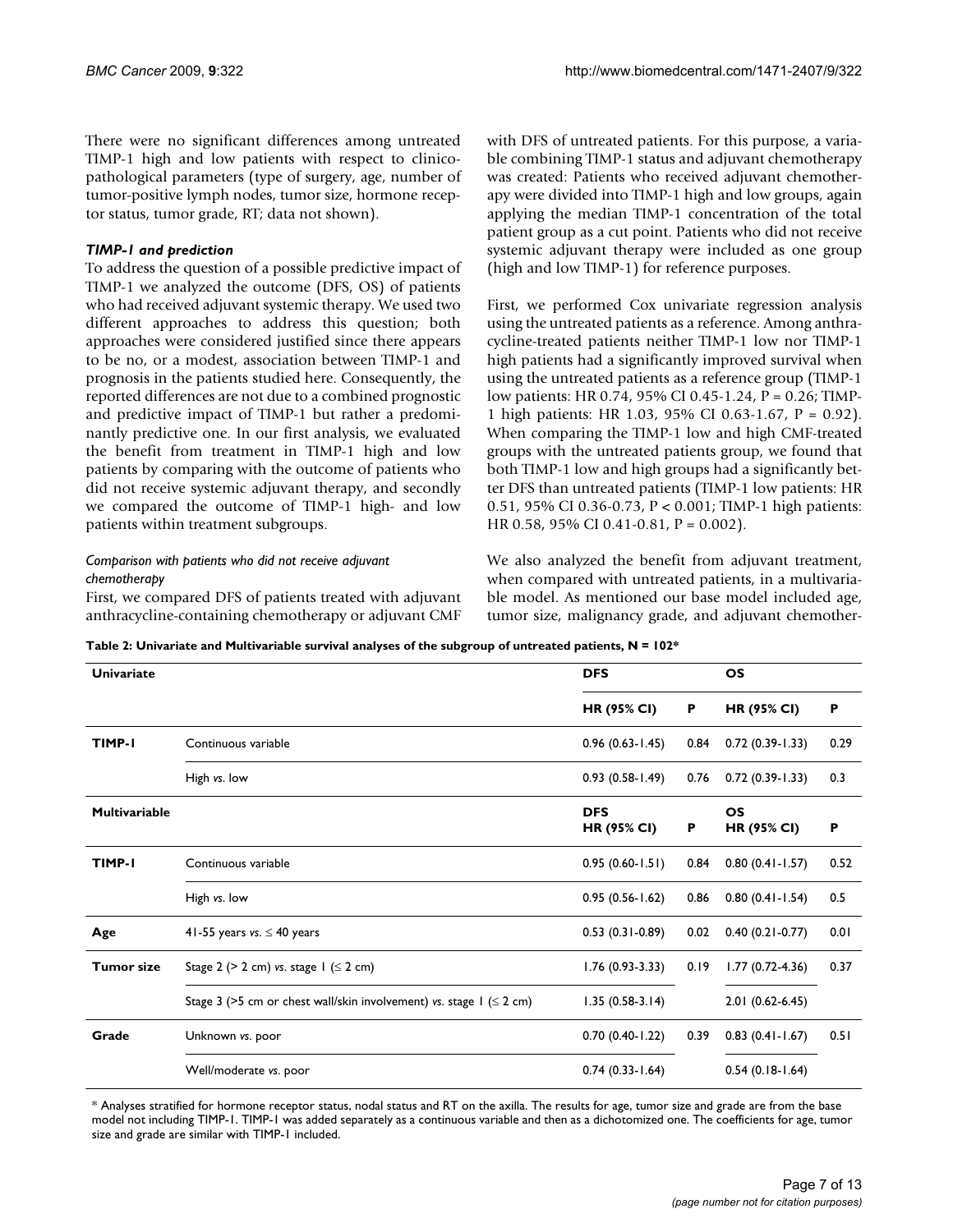apy and TIMP-1 was added to this model. Among patients treated with anthracycline-containing chemotherapy a trend towards a better outcome in TIMP-1 low patients compared with untreated patients was observed although neither TIMP-1 low nor TIMP-1 high patients had a significantly better DFS than untreated patients (TIMP-1 low patients: HR 0.71, 95% CI 0.42-1.19, P = 0.19; TIMP-1 high patients: HR 0.97, 95% CI 0.60-1.57, P = 0.90). In the CMF-treated subgroup both TIMP-1 low and high patients had a significantly longer DFS than untreated patients (TIMP-1 low patients: HR 0.48, 95% CI 0.33- 0.69, P < 0.001; TIMP-1 high patients: HR 0.57, 95% CI  $0.41-0.81$ ,  $P = 0.001$ . In this multivariable model younger age and increase in tumor size were associated with a significantly shorter DFS. The results of the multivariable analysis combining TIMP-1 status and adjuvant therapy are shown in Table 3.

In a similar multivariable analysis of OS, a more pronounced difference was found in benefit from anthracycline-based therapy in TIMP-1 low and high patients, when compared with untreated patients (TIMP-1 low patients: HR 0.54, 95% CI 0.26-1.11, P = 0.094; TIMP-1 high patients: HR 1.20, 95% CI 0.64-2.26, P = 0.58); none of the groups, though, had a significantly better outcome than patients who received no adjuvant chemotherapy. Among CMF-treated patients, both TIMP-1 low and high patients had a significantly better OS than untreated patients (TIMP-1 low patients: HR 0.42, 95% CI 0.26- 0.70), P = 0.001; TIMP-1 high patients: HR 0.64, 95% CI  $0.41-1.00$ ,  $P = 0.05$ ). Also in this multivariable model, age and tumor size were significantly associated with survival.

# *Comparison of TIMP-1 low- and high patients within treatment subgroups*

We then compared the outcome after therapy and the association with increasing tumor tissue TIMP-1 separately within each treatment subgroup (anthracyclinetreated, CMF). We performed analyses including TIMP-1 both as a continuous log-transformed variable and as a dichotomized variable with patients divided into two groups of high and low tumor tissue TIMP-1 levels, respectively, by the median TIMP-1 concentration of the total patient group.

In Cox univariate regression analyses, both in patients who received adjuvant anthracycline-based chemotherapy and in CMF-treated patients, we found no statistically significant associations between TIMP-1 and DFS (Table 4, Figures 2A and 3A); however, in anthracycline-treated patients, despite the non-significant results, there was a trend for TIMP-1 high patients to have a worse outcome than TIMP-1 low patients, especially when analyzing TIMP-1 as a continuous variable (HR 1.66, 95% CI 0.96- 2.85,  $P = 0.07$ ). Additionally, in the anthracycline-treated group high TIMP-1 was associated with a significantly shorter OS both when analyzed as a continuous variable (HR 3.52, 95% CI 1.54-8.06, P = 0.003) and as a dichotomized one (HR 2.53, 95% CI 1.19-5.39, P = 0.02) whereas no differences were observed among TIMP-1 high

**Table 3: Multivariable analysis of DFS after adjuvant chemotherapy with CMF or anthracyclines** *vs***. no adjuvant treatment\***

|                         |                                                                        | <b>HR (95% CI)</b>  | P       |
|-------------------------|------------------------------------------------------------------------|---------------------|---------|
| Anthracycline-treatment | TIMP-1 low vs. all untreated                                           | $0.71(0.42-1.19)$   | 0.19    |
|                         | TIMP-1 high vs. all untreated                                          | $0.97(0.60 - 1.57)$ | 0.90    |
| <b>CMF-treatment</b>    | TIMP-1 low vs. all untreated                                           | $0.48(0.33-0.69)$   | < 0.001 |
|                         | TIMP-1 high vs. all untreated                                          | $0.57(0.41-0.81)$   | 0.001   |
| Age                     | 41-55 years vs. $\leq$ 40 years                                        | $0.63(0.49-0.81)$   | < 0.001 |
| <b>Tumor size</b>       | Stage 2 ( $>$ 2 cm) vs. stage 1 ( $\leq$ 2 cm)                         | $1.80(1.33-2.45)$   | < 0.001 |
|                         | Stage 3 (>5 cm or chest wall/skin involvement) vs. stage $1 \le 2$ cm) | $1.86$ (1.26-2.74)  |         |
| Grade                   | Unknown vs. poor                                                       | $0.83(0.61-1.11)$   | 0.08    |
|                         | Well/moderate vs. poor                                                 | $0.69(0.49-0.98)$   |         |

\* Analyses stratified for hormone receptor status, nodal status and RT on the axilla. All patients N = 525: anthracycline-treated low TIMP-1, 46 patients; anthracycline-treated high TIMP-1, 53 patients; CMF-treated low TIMP-1, 172 patients; CMF-treated high TIMP-1, 152 patients; untreated (high and low TIMP-1, combined), 102 patients.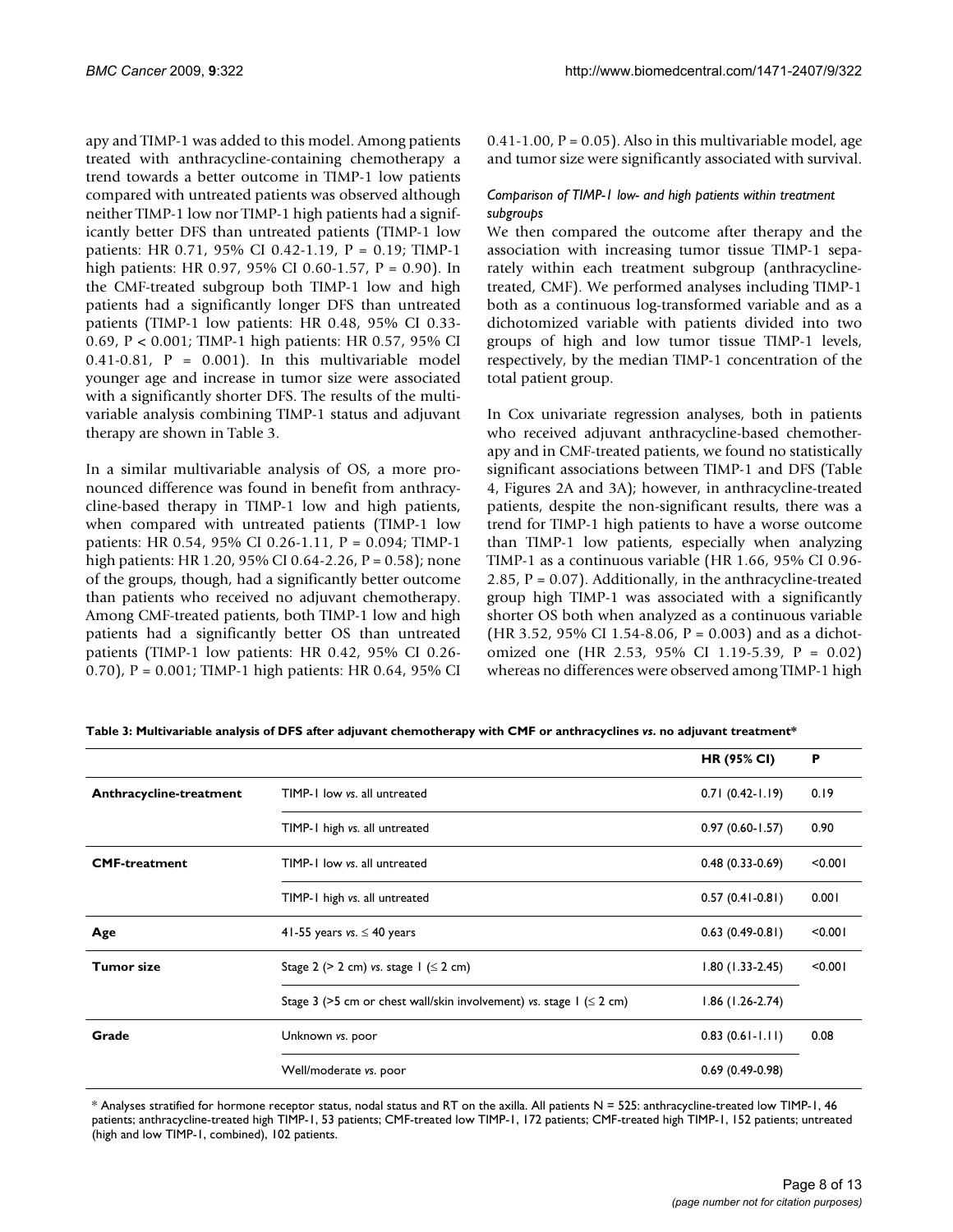and low patients in the CMF-treated subgroup (Table 4, Figures 2B and 3B).

We then performed separate multivariable survival analyses in anthracycline-treated and in CMF-treated patients, respectively (Table 5 and 6). As before, TIMP-1 was added to the base model first as a continuous and then as a dichotomized variable. In the analysis of the anthracycline-treated subgroup, TIMP-1 analyzed as a continuous variable showed a strong tendency for higher levels to be associated with a shorter DFS (HR 1.75, 95% CI 1.00- 3.07,  $P = 0.05$ ). In patients who received adjuvant CMF we found no association between TIMP-1 and DFS; in this model younger age and increase in tumor size were associated with a shorter DFS. When including TIMP-1 in the multivariable models, the coefficients for the other variables included were similar. In addition, among patients treated with adjuvant anthracycline-based therapy we found a highly significant association with OS both when included as a continuous (HR 4.19, 95% CI 1.67-10.51, P = 0.002) and as a dichotomized variable (HR 2.59, 95% CI 1.14-5.88,  $P = 0.02$ ). In CMF-treated patients, TIMP-1 was associated with shorter OS only when analyzed as a dichotomized variable (HR =  $1.64$ , 95% CI 1.02-2.65, P = 0.04).

Among anthracycline-treated patients there were no significant differences in clinicopathological characteristics between TIMP-1 high and low patients; among CMFtreated patients there were significantly more patients younger than 40 years in the TIMP-1 low subgroup and significantly more patients with more than 3 tumor-positive lymph nodes in the TIMP-1 high subgroup (data not shown).

# *Interactions*

There were no statistically significant interactions between TIMP-1 and adjuvant chemotherapy in analyses of DFS. However, in analyses of OS there was a statistically significant interaction between TIMP-1 and anthracycline treatment both in a model including only adjuvant therapy and TIMP-1 (HR 3.60, 95% CI 1.38-9.38, P = 0.009) and in the model including age, tumor size and malignancy grade (HR 3.20, 95% CI 1.26-8.12,  $P = 0.014$ ).

# **Discussion**

We recently reported that metastatic breast cancer patients with high tumor tissue levels of TIMP-1 had no benefit from chemotherapy with CMF and anthracycline-containing regimens suggesting that tissue TIMP-1 may be a predictive marker for response to chemotherapy [6], and data from studies of adjuvant treatment are now emerging [7,8]. TIMP-1 in plasma and serum has been suggested as a marker of prognosis [12,15-17] and additionally, high blood levels of TIMP-1 have been shown to predict resistance to endocrine therapy in patients with metastatic breast cancer [9,10]. It is still unclear, though, exactly how TIMP-1 is related with prognosis and prediction, and whether different information may be obtained from TIMP-1 in different patient subgroups.

In this study, we analyzed the relation between TIMP-1 and prognosis by evaluating outcome (DFS, OS) in the total group of 525 patients and in a subgroup of patients who had not received adjuvant chemotherapy and unexpectedly found no significant associations. The DFS analysis of the untreated group is particularly interesting as this analysis describes only the prognostic impact of TIMP-1 with no interference from systemic treatment; currently, this is rarely feasible as most patients, certainly among lymph node-positive patients, receive systemic adjuvant treatment. We previously reported a prognostic

|                                       |                                 | <b>DFS</b>          |      | <b>OS</b>           |       |  |
|---------------------------------------|---------------------------------|---------------------|------|---------------------|-------|--|
|                                       |                                 | <b>HR (95% CI)</b>  | P    | <b>HR (95% CI)</b>  | Р     |  |
| <b>Anthracycline-treated patients</b> | TIMP-1<br>(continuous variable) | $1.66(0.96-2.85)$   | 0.07 | 3.52 (1.54-8.06)    | 0.003 |  |
|                                       | TIMP-1<br>(high vs. low)        | $1.52(0.88-2.63)$   | 0.13 | 2.53 (1.19-5.39)    | 0.02  |  |
| <b>CMF-treated patients</b>           | TIMP-1<br>(continuous variable) | $1.12(0.84-1.51)$   | 0.44 | $1.22(0.82 - 1.81)$ | 0.32  |  |
|                                       | TIMP-1<br>(high vs. low)        | $1.15(0.82 - 1.61)$ | 0.42 | $1.44(0.91-2.29)$   | 0.12  |  |

\* Analyses stratified for hormone receptor status, nodal status and RT on the axilla.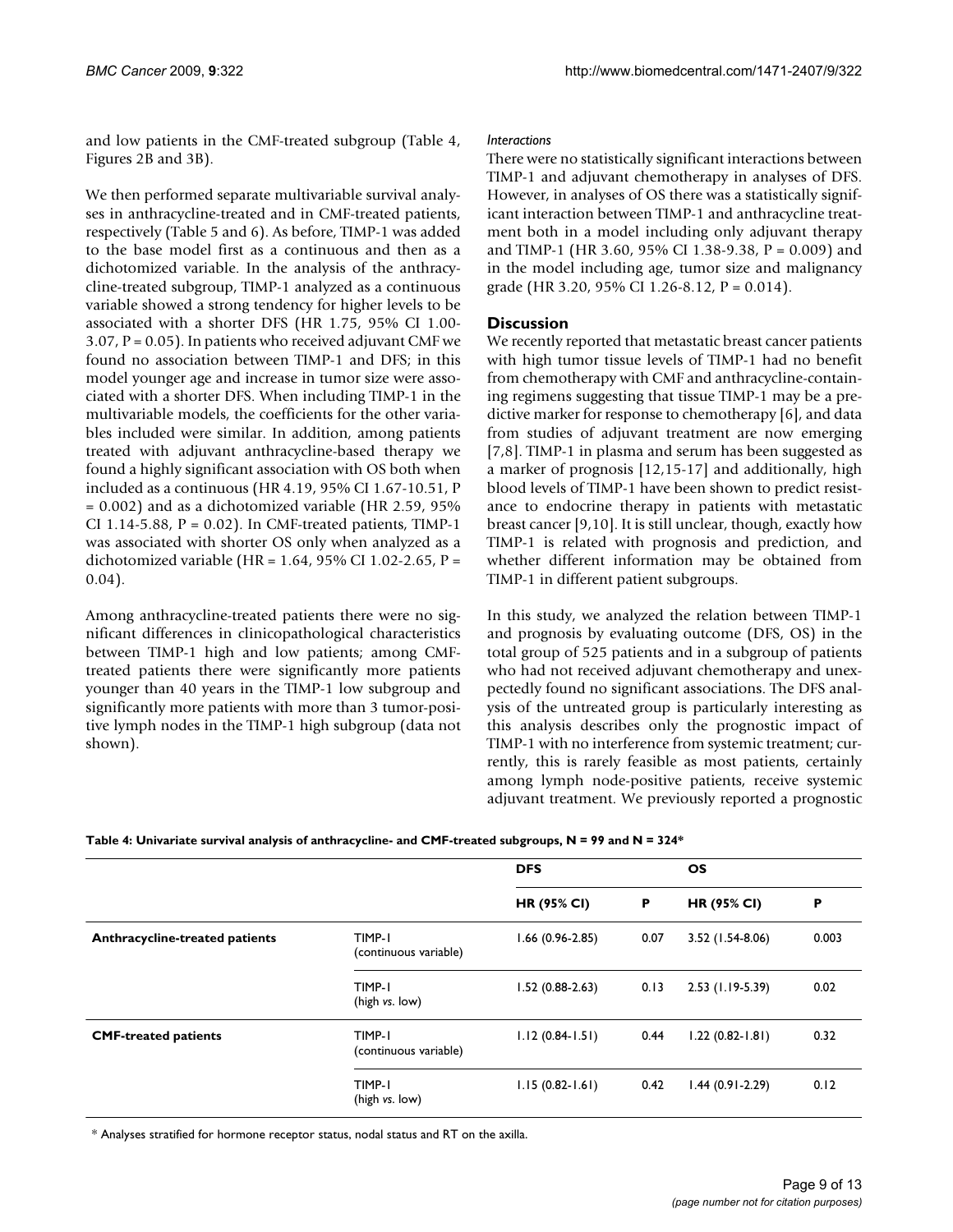|               |                                                                           | <b>DFS</b>          |      | <b>OS</b>            |       |
|---------------|---------------------------------------------------------------------------|---------------------|------|----------------------|-------|
|               |                                                                           | <b>HR (95% CI)</b>  | P    | <b>HR (95% CI)</b>   | P     |
| <b>TIMP-I</b> | Continuous variable                                                       | $1.75$ (1.00-3.07)  | 0.05 | $4.19(1.67-10.51)$   | 0.002 |
|               | High vs. low                                                              | $1.48(0.84-2.61)$   | 0.17 | 2.59 (1.14-5.88)     | 0.02  |
| Age           | 41-55 years vs. $\leq$ 40 years                                           | $0.68(0.37-1.25)$   | 0.22 | $0.80(0.37 - 1.72)$  | 0.57  |
| Tumor size    | Stage 2 ( $>$ 2 cm) vs. stage 1 ( $\leq$ 2 cm)                            | $2.13(0.91 - 4.98)$ | 0.13 | $3.63(0.82 - 16.13)$ | 0.14  |
|               | Stage 3 (>5 cm or chest wall/skin involvement) vs. stage 1 ( $\leq$ 2 cm) | $2.31(0.87-6.11)$   |      | $2.77(0.54-14.14)$   |       |
| Grade         | Unknown vs. poor                                                          | $0.90(0.43 - 1.92)$ | 0.88 | $0.16(0.02-1.21)$    | 0.06  |
|               | Well/moderate vs. poor                                                    | $0.82(0.35 - 1.88)$ |      | $1.11(0.39-3.15)$    |       |

#### **Table 5: Multivariable analyses of anthracycline-treated patients, N = 99\***

\* Analyses stratified for hormone receptor status, nodal status and RT on the axilla. The results for age, tumor size and grade are from the base model not including TIMP-1. TIMP-1 was added separately as a continuous variable and then as a dichotomized one. The coefficients for age, tumor size and grade were similar with TIMP-1 included.

impact of TIMP-1 in our large cohort [14] and we expected to confirm this finding in the presently analyzed premenopausal untreated patients, who were also included in the original cohort. However, in the original study many lymph node-positive patients, in particular premenopausal patients, had received adjuvant systemic treatment and this may potentially have affected the analysis of prognostic impact. Thus, even if the presently analyzed subgroups are small, which makes it difficult to detect a modest association with prognosis, the apparent lack of prognostic impact in the present study suggests that the association of TIMP-1 with prognosis is limited to, or more pronounced in, other subgroups of patients.

We then addressed the question of a possible predictive impact of TIMP-1. Looking at anthracycline-treated patients, a comparison with patients who did not receive adjuvant chemotherapy (Table 3) showed that neither TIMP-1 low nor TIMP-1 high patients treated with anthracycline-based adjuvant therapy had a significantly better DFS than untreated patients. Thus, treatment with anthracycline-based chemotherapy appears to be associated with

#### **Table 6: Multivariable analysis of CMF-treated patients, N = 324\***

|            |                                                                           | <b>DFS</b>          |       | <b>OS</b>           |       |
|------------|---------------------------------------------------------------------------|---------------------|-------|---------------------|-------|
|            |                                                                           | <b>HR (95% CI)</b>  | P     | <b>HR (95% CI)</b>  | P     |
| TIMP-I     | Continuous variable                                                       | $1.18(0.87 - 1.59)$ | 0.28  | $1.29(0.87-1.91)$   | 0.20  |
|            | High vs. low                                                              | $1.23(0.87 - 1.73)$ | 0.25  | $1.64$ (1.02-2.65)  | 0.04  |
| Age        | 41-55 years vs. $\leq$ 40 years                                           | $0.60(0.43-0.85)$   | 0.004 | $0.53(0.33-0.84)$   | 0.007 |
| Tumor size | Stage 2 ( $>$ 2 cm) vs. stage 1 ( $\leq$ 2 cm)                            | $1.59(1.07-2.38)$   | 0.02  | $2.34$ (1.31-4.20)  | 0.01  |
|            | Stage 3 (>5 cm or chest wall/skin involvement) vs. stage 1 ( $\leq$ 2 cm) | $1.92$ (1.15-3.22)  |       | $1.97(0.92 - 4.20)$ |       |
| Grade      | Unknown vs. poor                                                          | $0.83(0.55 - 1.25)$ | 0.24  | $1.05(0.60 - 1.84)$ | 0.62  |
|            | Well/moderate vs. poor                                                    | $0.68(0.43-1.10)$   |       | $0.74(0.38-1.46)$   |       |

\* Analyses stratified for hormone receptor status, nodal status and RT on the axilla. The results for age, tumor size and grade are from the base model not including TIMP-1. TIMP-1 was added separately as a continuous variable and then as a dichotomized one. The coefficients for age, tumor size and grade were similar with TIMP-1 included.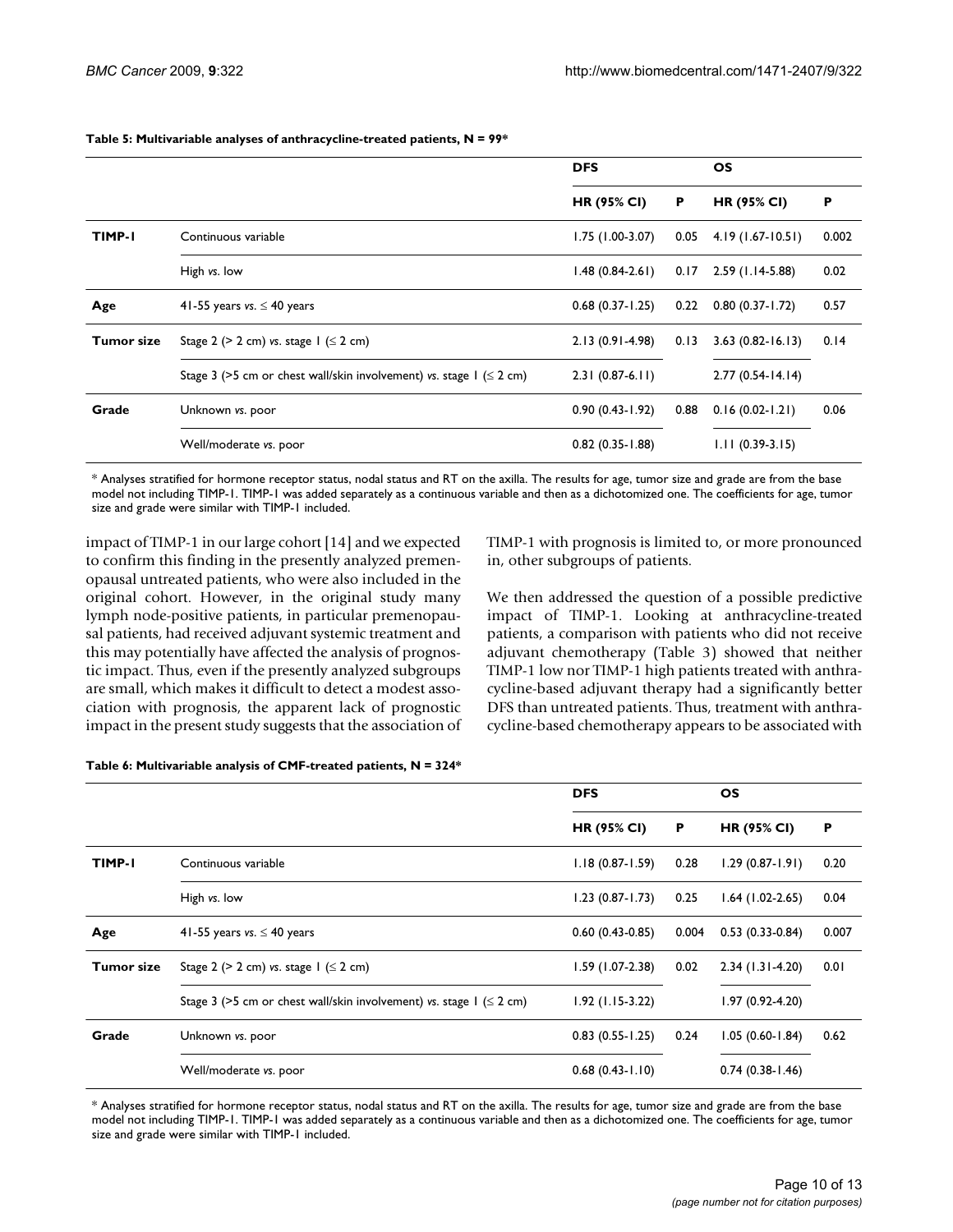a very small benefit in both TIMP-1 high and low patients but it should be kept in mind that the anthracyclinetreated subgroup is characterized by very poor prognostic features (larger tumors, many tumor-involved lymph nodes, Table 1). Moreover, looking closely at the HRs and CIs of the anthracycline-treated TIMP-1 low and high groups, TIMP-1 high patients appear to benefit even less than TIMP-1 low patients from the chemotherapy, compared with patients who received no adjuvant chemotherapy. This difference between TIMP-1 low and high patients was even more pronounced in the analysis of OS. In addition, in the subgroup analyses of anthracyclinetreated patients (Tables 4 and 5) we observed a strong tendency for increasing TIMP-1 levels (continuous variable) to be associated with shorter DFS, and in the analyses of OS increasing TIMP-1 was strongly correlated with shorter survival in both univariate and multivariable analyses. We speculate that the differences seen in the subgroup analyses are mainly due to a predictive impact of TIMP-1 since there is a limited prognostic impact of TIMP-1 in this cohort. The interaction analysis which showed a statistically significant association between TIMP-1 and anthracycline therapy in the analyses of OS further suggests that high levels of tumor tissue TIMP-1 are predictive of reduced benefit from adjuvant anthracycline-based therapy.

Similarly, the benefit from CMF was first analyzed in the combined model with patients who received no adjuvant therapy as a reference group (Table 3). This analysis showed that both TIMP-1 high and TIMP-1 low patients had a significantly longer survival than untreated patients. In subgroup analyses of CMF-treated patients the only significant association between TIMP-1 and outcome was a modest association between TIMP-1 and OS in the multivariable analysis including TIMP-1 as dichotomized variable (Tables 4 and 6). Thus, in this cohort the benefit from adjuvant CMF appears to be similar in TIMP-1 high and low patients.

The endpoint of DFS is uninfluenced by therapy given in the metastatic setting; yet, the results in the present analyses of OS are stronger in terms of showing statistically significant associations, including a significant interaction between anthracycline treatment and TIMP-1. Since TIMP-1 is also associated with response to therapy in the metastatic setting [6] it could be speculated that this influences the analyses of OS in the present study. Thus, the statistically significant association in the analyses of OS illustrates a combination of predictive impact in the adjuvant as well as in the metastatic setting.

Several of the analyses presented show tendencies rather than statistically significant results and a number of aspects related to the patient cohort and the analyses

should be mentioned. Firstly, all survival analyses were performed first including TIMP-1 as a continuous variable and then as a dichotomized one employing the median TIMP-1 concentration as a cut point. However, inclusion of TIMP-1 as a continuous variable, in particular in analyses of patients treated with anthracycline-based therapy, showed a stronger association between TIMP-1 and outcome than those employing the dichotomized variable. Thus, it could be speculated that the median TIMP-1 concentration is not an ideal cut point for separating TIMP-1 low and high patients, however, the limited number of patients did not allow for analyses employing more than one cut point.

In addition, the subgroups of patients who received no adjuvant chemotherapy or anthracycline-based therapy are small, and the anthracycline-treated group is characterized by having a very poor prognosis based on classical prognostic parameters. Moreover, the patient cohort included in the present study consists of premenopausal lymph node-positive patients who had left-over tumor extracts stored in the tumor bank. Thus, the cohort does not represent a consecutively and prospectively collected cohort but rather a selected one. The diversity of the patient cohort did complicate the analyses; there were substantial differences among subgroups with regard to primary treatment (surgery, RT), tumor size, degree of lymph node involvement, and patients were following different treatment protocols employed at different times. The stratified multivariable models account for the differences to some extent, but the diversity still should be kept in mind when interpreting the results. Yet, the use of archival samples dating as far back as 1979 allowed for inclusion of an untreated patient group and this offered a unique opportunity for evaluation of prognosis of highrisk patients without adjuvant chemotherapy. For ethical reasons, such studies are not possible today.

All patients included in the study received standard chemotherapy based on the physician's judgment and good clinical practice at the time of treatment and consequently, treatment regimens differ from those currently employed. The results, though, show an association between TIMP-1 and lack of benefit from anthracyclinebased therapy, which is widely used in the adjuvant setting. A recent study showed a similar association between TIMP-1 and decreased benefit from anthracyclines [7], thus indicating that further validation of TIMP-1 as a predictive marker for anthracycline sensitivity is justified.

The exact mechanism by which TIMP-1 may affect the sensitivity to certain types of cytotoxic drugs has not been elucidated. However, the ability of TIMP-1 to influence cell growth and apoptosis is likely to play a role (reviewed in [4,5]). In keeping with this, *in vitro* preclinical findings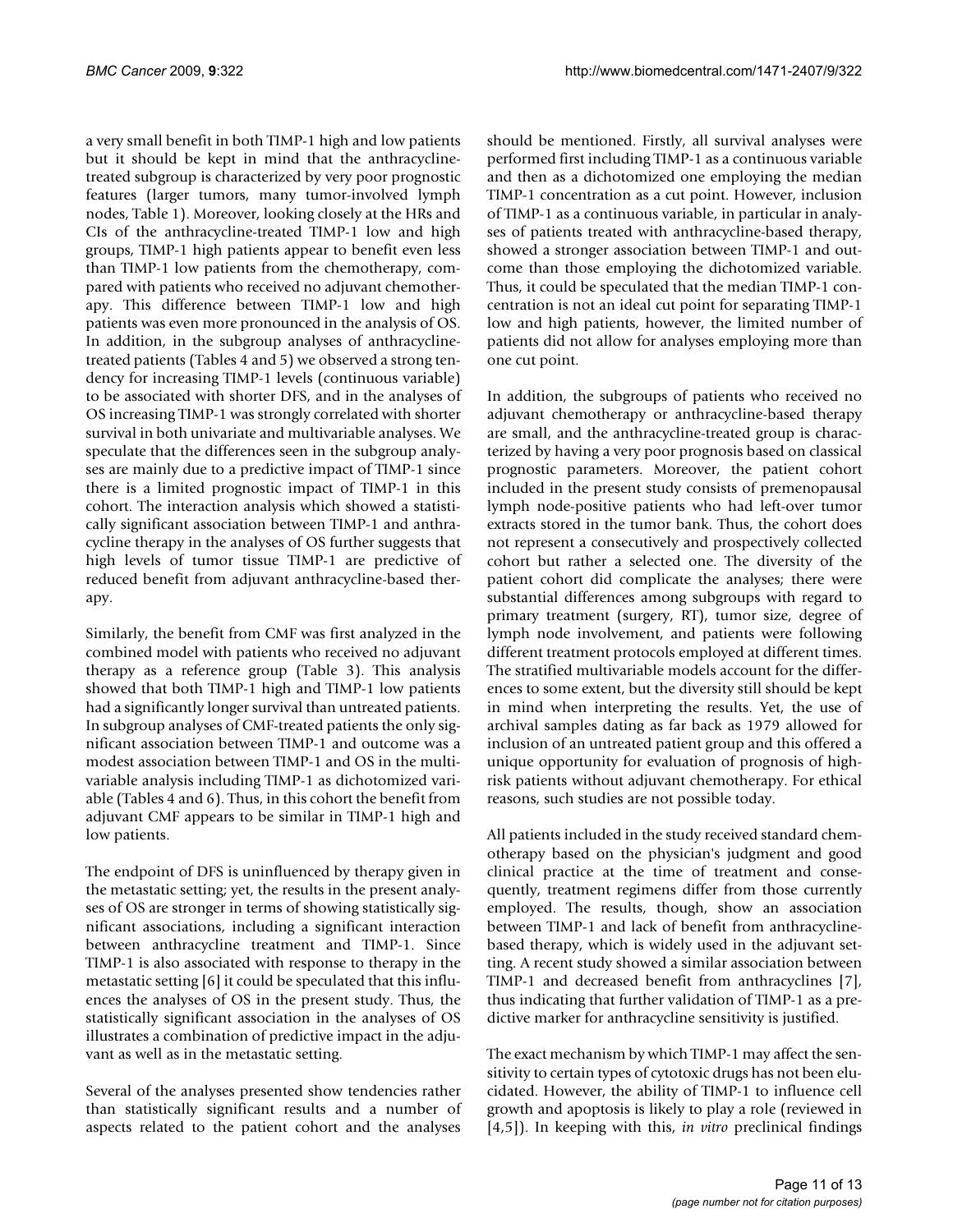from our laboratory show increased chemotherapyinduced apoptosis in cells made gene-deficient for the TIMP-1 gene when compared with the wild-type cells [26]. We recently extended the *in vitro* studies to a human breast carcinoma cell line and showed that cells expressing high levels of TIMP-1 protein were significantly less sensitive to treatment with etoposide and epirubicin than cells expressing low levels of TIMP-1 [27]. Thus, TIMP-1 mediated inhibition of chemotherapy-induced apoptosis could explain the decreased effectiveness of certain cytotoxic drugs in tumors producing large amounts of TIMP-1.

# **Conclusion**

This study suggests that patients with TIMP-1 high tumors benefit less from adjuvant chemotherapy with anthracyclines than patients with TIMP-1 low tumors. In the cohort studied here we were not able to find any, or only a very limited, prognostic impact of TIMP-1 and still, we observed a difference in outcome of TIMP-1 high and low patients after adjuvant anthracycline-based chemotherapy. We suggest that this difference is due to a predictive impact of TIMP-1. Despite the small size of the anthracycline-treated subgroup, the analysis of DFS clearly indicated an association between high levels of tumor tissue TIMP-1 and a shorter survival. Looking at OS, high levels of TIMP-1 were associated with a significantly shorter survival and we found a statistically significant interaction between TIMP-1 and anthracycline therapy. In the subgroup of CMF-treated patients, we found no consistent associations between TIMP-1 and survival. The results of this retrospective analysis are in keeping with other reports and our findings warrant further validation in prospective studies.

# **Abbreviations**

A: Adriamycin; CEF/CAF: Cyclophosphamide and 5-fluorouracil with epirubicin/adriamycin; CI: Confidence interval; CMF: Cyclophosphamide-methotrexate-5 fluorouracil; DFS: Disease-free survival; ELISA: Enzymelinked immunosorbent assay; EORTC: European Organisation for Research and Treatment of Cancer; ER: Estrogen receptor; HR: Hazard ratio; MMP: Matrix metalloproteinase; OS: Overall survival; PgR: Progesterone receptor; RT: Radiotherapy; TIMP-1: Tissue inhibitor of metalloproteinases-1

#### **Competing interests**

AS, MEMG, JAF and NB are co-applicants on the patent application "Cancer treatment and cancer treatment efficacy prediction by blocking and detecting protease inhibitors".

# **Authors' contributions**

AS wrote the paper and coordinated the analyses with MPL. MPL performed all statistical analyses with assistance from MEMG. MPL and MEMG administered the database with patient information. All authors participated in designing the study, in discussing content of the paper, and read and approved the final manuscript.

### **Acknowledgements**

AS is supported by the Danish Cancer Society and the Foundation to Promote Clinical Experimental Cancer Research especially regarding Breast Cancer.

NB is supported by the Sino-Danish Breast Cancer Research Centre and by A Race against Breast Cancer.

JAF, MPL and MEMG are supported in part by the Netherlands Genomics Initiative (NGI)/Netherlands Organization for Scientific Research (NOW).

#### **References**

- 1. Moulder S, Hortobagyi GN: **[Advances in the treatment of breast](http://www.ncbi.nlm.nih.gov/entrez/query.fcgi?cmd=Retrieve&db=PubMed&dopt=Abstract&list_uids=18091763) [cancer.](http://www.ncbi.nlm.nih.gov/entrez/query.fcgi?cmd=Retrieve&db=PubMed&dopt=Abstract&list_uids=18091763)** *Clin Pharmacol Ther* 2008, **83:**26-36.
- 2. Early Breast Cancer Trialists' Collaborative Group (EBCTCG): **[Effects of chemotherapy and hormonal therapy for early](http://www.ncbi.nlm.nih.gov/entrez/query.fcgi?cmd=Retrieve&db=PubMed&dopt=Abstract&list_uids=15894097) breast cancer on recurrence and 15-year survival: an over[view of the randomised trials.](http://www.ncbi.nlm.nih.gov/entrez/query.fcgi?cmd=Retrieve&db=PubMed&dopt=Abstract&list_uids=15894097)** *Lancet* 2005, **365:**1687-1717.
- 3. Harris L, Fritsche H, Mennel R, Norton L, Ravdin P, Taube S, Somerfield MR, Hayes DF, Bast RC Jr: **[American Society of Clinical](http://www.ncbi.nlm.nih.gov/entrez/query.fcgi?cmd=Retrieve&db=PubMed&dopt=Abstract&list_uids=17954709) [Oncology 2007 update of recommendations for the use of](http://www.ncbi.nlm.nih.gov/entrez/query.fcgi?cmd=Retrieve&db=PubMed&dopt=Abstract&list_uids=17954709) [tumor markers in breast cancer.](http://www.ncbi.nlm.nih.gov/entrez/query.fcgi?cmd=Retrieve&db=PubMed&dopt=Abstract&list_uids=17954709)** *J Clin Oncol* 2007, **25:**5287-5312.
- 4. Chirco R, Liu XW, Jung KK, Kim HR: **[Novel functions of TIMPs in](http://www.ncbi.nlm.nih.gov/entrez/query.fcgi?cmd=Retrieve&db=PubMed&dopt=Abstract&list_uids=16680576) [cell signaling.](http://www.ncbi.nlm.nih.gov/entrez/query.fcgi?cmd=Retrieve&db=PubMed&dopt=Abstract&list_uids=16680576)** *Cancer Metastasis Rev* 2006, **25:**99-113.
- 5. Jiang Y, Goldberg ID, Shi YE: **[Complex roles of tissue inhibitors](http://www.ncbi.nlm.nih.gov/entrez/query.fcgi?cmd=Retrieve&db=PubMed&dopt=Abstract&list_uids=11948407) [of metalloproteinases in cancer.](http://www.ncbi.nlm.nih.gov/entrez/query.fcgi?cmd=Retrieve&db=PubMed&dopt=Abstract&list_uids=11948407)** *Oncogene* 2002, **21:**2245-2252.
- 6. Schrohl AS, Meijer-van Gelder ME, Holten-Andersen MN, Christensen IJ, Look MP, Mouridsen HT, Brunner N, Foekens JA: **[Primary](http://www.ncbi.nlm.nih.gov/entrez/query.fcgi?cmd=Retrieve&db=PubMed&dopt=Abstract&list_uids=17114213) [tumor levels of tissue inhibitor of metalloproteinases-1 are](http://www.ncbi.nlm.nih.gov/entrez/query.fcgi?cmd=Retrieve&db=PubMed&dopt=Abstract&list_uids=17114213) predictive of resistance to chemotherapy in patients with [metastatic breast cancer.](http://www.ncbi.nlm.nih.gov/entrez/query.fcgi?cmd=Retrieve&db=PubMed&dopt=Abstract&list_uids=17114213)** *Clin Cancer Res* 2006, **12:**7054-7058.
- 7. Willemoe GL, Hertel PB, Bartels A, Jensen MB, Balslev E, Rasmussen BB, Mouridsen H, Ejlertsen B, Brunner N: **[Lack of TIMP-1 tumour](http://www.ncbi.nlm.nih.gov/entrez/query.fcgi?cmd=Retrieve&db=PubMed&dopt=Abstract&list_uids=19535243) cell immunoreactivity predicts effect of adjuvant anthracy[cline-based chemotherapy in patients \(n = 647\) with primary](http://www.ncbi.nlm.nih.gov/entrez/query.fcgi?cmd=Retrieve&db=PubMed&dopt=Abstract&list_uids=19535243) breast cancer. A Danish Breast Cancer Cooperative Group [Study.](http://www.ncbi.nlm.nih.gov/entrez/query.fcgi?cmd=Retrieve&db=PubMed&dopt=Abstract&list_uids=19535243)** *Eur J Cancer* 2009, **45(14):**2528-36.
- 8. Ejlertsen B, Jensen MB, Nielsen KV, Balslev E, Willemoe GL, Hertel PB, Knoop A, Mouridsen H, Brünner N: *TOP2A***, TIMP-1 and responsiveness to adjuvant anthracycline containing chemotherapy in high risk breast cancer patients (Abstract).** *Cancer Res* 2009, **69(Suppl):**72s.
- 9. Lipton A, Ali SM, Leitzel K, Demers L, Evans DB, Hamer P, Brown-Shimer S, Pierce K, Carney W: **[Elevated plasma tissue inhibitor](http://www.ncbi.nlm.nih.gov/entrez/query.fcgi?cmd=Retrieve&db=PubMed&dopt=Abstract&list_uids=17407159) [of metalloproteinase-1 level predicts decreased response](http://www.ncbi.nlm.nih.gov/entrez/query.fcgi?cmd=Retrieve&db=PubMed&dopt=Abstract&list_uids=17407159)** [and survival in metastatic breast cancer.](http://www.ncbi.nlm.nih.gov/entrez/query.fcgi?cmd=Retrieve&db=PubMed&dopt=Abstract&list_uids=17407159) **109:**1933-1939.
- 10. Lipton A, Leitzel K, Chaudri-Ross HA, Evans DB, Ali SM, Demers L, Hamer P, Brown-Shimer S, Pierce K, Gaur V, *et al.*: **[Serum TIMP-1](http://www.ncbi.nlm.nih.gov/entrez/query.fcgi?cmd=Retrieve&db=PubMed&dopt=Abstract&list_uids=18443351) [and response to the aromatase inhibitor letrozole versus](http://www.ncbi.nlm.nih.gov/entrez/query.fcgi?cmd=Retrieve&db=PubMed&dopt=Abstract&list_uids=18443351) [tamoxifen in metastatic breast cancer.](http://www.ncbi.nlm.nih.gov/entrez/query.fcgi?cmd=Retrieve&db=PubMed&dopt=Abstract&list_uids=18443351)** *J Clin Oncol* 2008, **26:**2653-2658.
- 11. Schrohl AS, Christensen IJ, Pedersen AN, Jensen V, Mouridsen H, Murphy G, Foekens JA, Brunner N, Holten-Andersen MN: **[Tumor](http://www.ncbi.nlm.nih.gov/entrez/query.fcgi?cmd=Retrieve&db=PubMed&dopt=Abstract&list_uids=12672830) [Tissue Concentrations of the Proteinase Inhibitors Tissue](http://www.ncbi.nlm.nih.gov/entrez/query.fcgi?cmd=Retrieve&db=PubMed&dopt=Abstract&list_uids=12672830) Inhibitor of Metalloproteinases-1 (TIMP-1) and Plasminogen Activator Inhibitor Type 1 (PAI-1) Are Complementary in [Determining Prognosis in Primary Breast Cancer.](http://www.ncbi.nlm.nih.gov/entrez/query.fcgi?cmd=Retrieve&db=PubMed&dopt=Abstract&list_uids=12672830)** *Mol Cell Proteomics* 2003, **2:**164-172.
- 12. Wu ZS, Wu Q, Yang JH, Wang HQ, Ding XD, Yang F, Xu XC: **[Prog](http://www.ncbi.nlm.nih.gov/entrez/query.fcgi?cmd=Retrieve&db=PubMed&dopt=Abstract&list_uids=18172859)[nostic significance of MMP-9 and TIMP-1 serum and tissue](http://www.ncbi.nlm.nih.gov/entrez/query.fcgi?cmd=Retrieve&db=PubMed&dopt=Abstract&list_uids=18172859) [expression in breast cancer.](http://www.ncbi.nlm.nih.gov/entrez/query.fcgi?cmd=Retrieve&db=PubMed&dopt=Abstract&list_uids=18172859)** *Int J Cancer* 2008, **122:**2050-2056.
- 13. McCarthy K, Maguire T, McGreal G, McDermott E, O'Higgins N, Duffy MJ: **[High levels of tissue inhibitor of metalloproteinase-](http://www.ncbi.nlm.nih.gov/entrez/query.fcgi?cmd=Retrieve&db=PubMed&dopt=Abstract&list_uids=9988231)[1 predict poor outcome in patients with breast cancer.](http://www.ncbi.nlm.nih.gov/entrez/query.fcgi?cmd=Retrieve&db=PubMed&dopt=Abstract&list_uids=9988231)** *Int J Cancer* 1999, **84:**44-48.